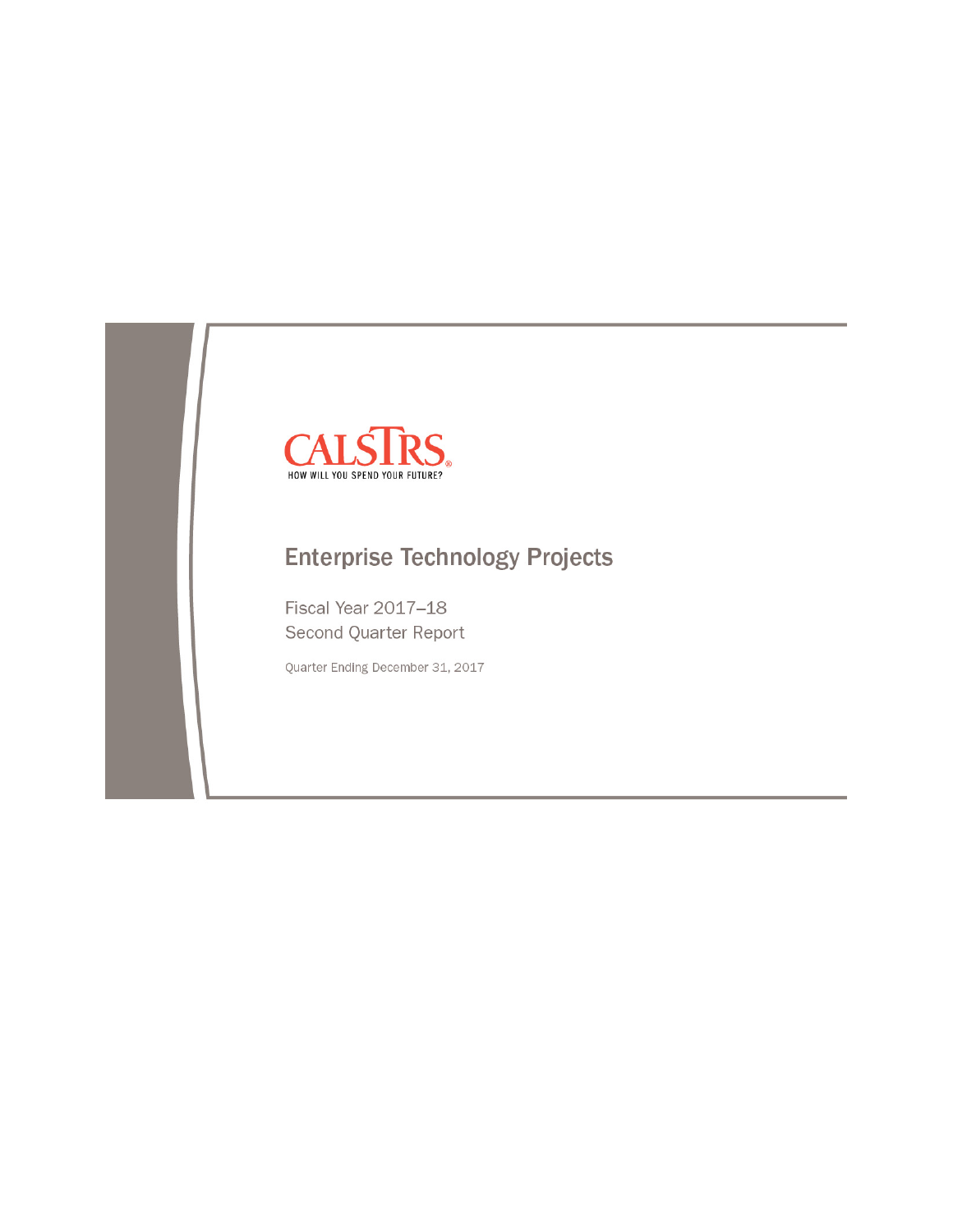# **Enterprise Projects** Fiscal Year 2017/2018 – Second Quarter

The Enterprise Program Investment Council (EPIC) is responsible for governance of all enterprise projects which includes prioritization, resource allocation, and oversight of the \$18.5 million annual EPIC projects budget. An additional \$16.7 million of remaining available budget from fiscal year 2016/2017 is available for use during fiscal year 2017/2018. As part of the Governor's 2017-18 Budget, an additional \$27 million was allocated specifically for the Pension Solution Project. See Appendix A for detailed budget information by appropriation.

The Project Management Office (PMO) monitors and reports on the EPIC projects' budget and enterprise projects monthly to EPIC and quarterly to the Teachers' Retirement Board.

## **Enterprise Program Investment Council Members**

**Jack Ehnes** Chief Executive Officer

**Robin Madsen** Chief Financial Officer

**Grant Boyken** Public Affairs Executive Officer

**Andrew Roth** Benefits and Services Executive Officer

**Cassandra Lichnock** Chief Operating Officer

**Lisa Blatnick** Chief of Administrative Services

> **Ashish Jain** Chief Technology Officer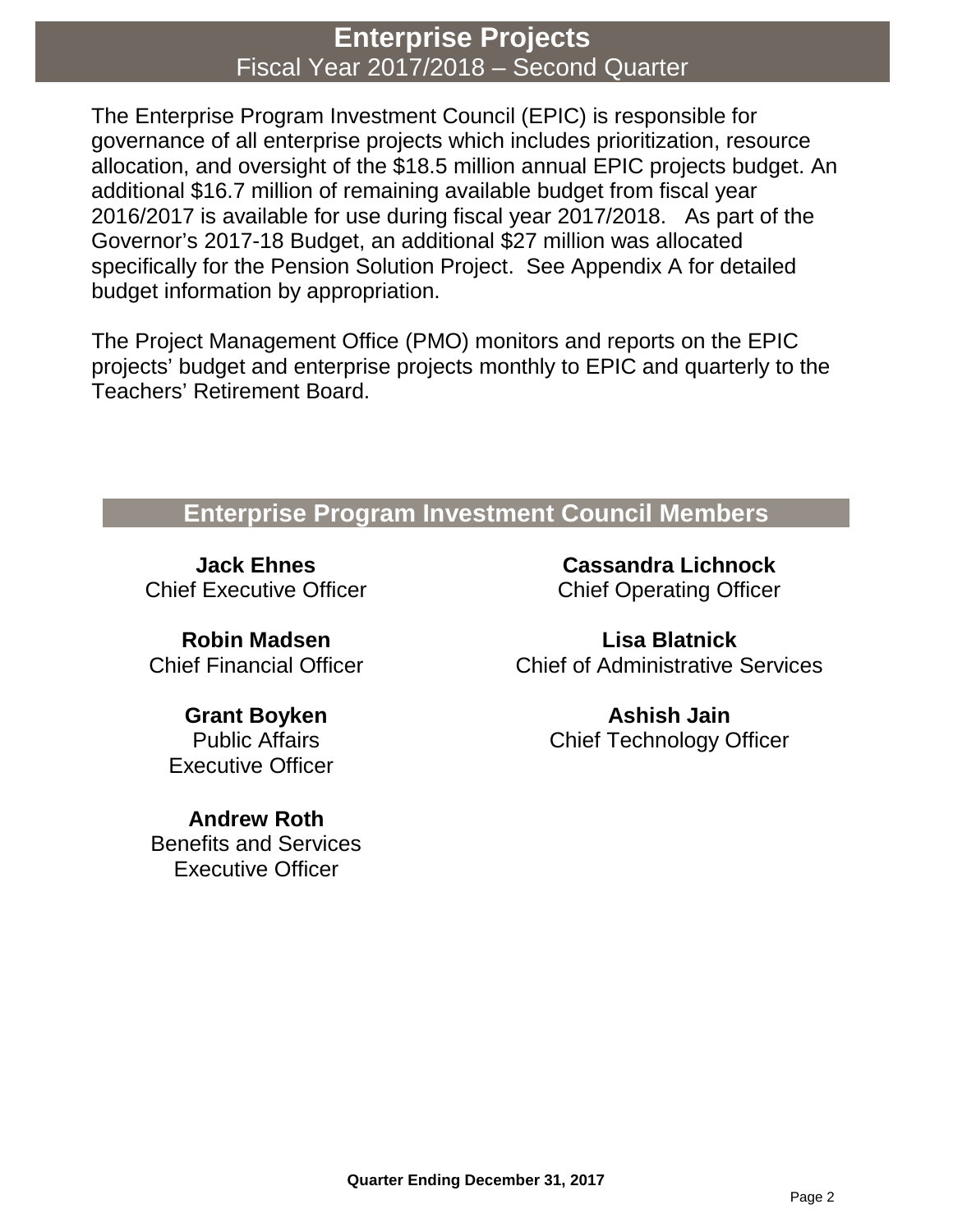# **Major Enterprise Projects Fiscal Year 2017/2018 – Second Quarter**

| <b>Project Name</b>            | <b>Duration</b>     | <b>Project</b><br><b>Total</b> | <b>Total</b><br>Expended <sup>2</sup> | <b>Schedule</b>      | <b>Budget</b> |
|--------------------------------|---------------------|--------------------------------|---------------------------------------|----------------------|---------------|
| <b>Major Projects</b>          |                     |                                |                                       |                      |               |
| <b>Business Transformation</b> | Jul 2016 - Jun 2021 | \$16,416,930                   | \$1,424,237                           |                      |               |
| <b>Data Preparation</b>        | Nov 2011 - Jun 2020 | \$25,981,894                   | \$13,365,372                          |                      |               |
| <b>Pension Solution</b>        | Jul 2014 - Feb 2021 | $$251,800,000^3$               | \$83,912,687                          | $\blacklozenge$ $^4$ |               |
| <b>Space Optimization</b>      | Nov 2015 - Sep 2017 | \$2,001,605                    | \$1,999,709                           |                      |               |

| Schedule & Budget Indicators: ● On Track <mark>□</mark> Warning ◆ Critical ◆ Complete → Cancelled <mark>E</mark> Not Started |  |  |  |
|------------------------------------------------------------------------------------------------------------------------------|--|--|--|

<sup>&</sup>lt;sup>1</sup> Project Total – Amount represents the sum of the projects' prior years' actual expended and remaining encumbrance amounts, and current and future years budgeted amounts.

<sup>&</sup>lt;sup>2</sup> Total Expended – Amount represents the total expended amount captured in our financial systems for each project.<br><sup>3</sup> Pension Solution – Represents the total board approved budget beginning July 2014.<br><sup>4</sup> Pension Soluti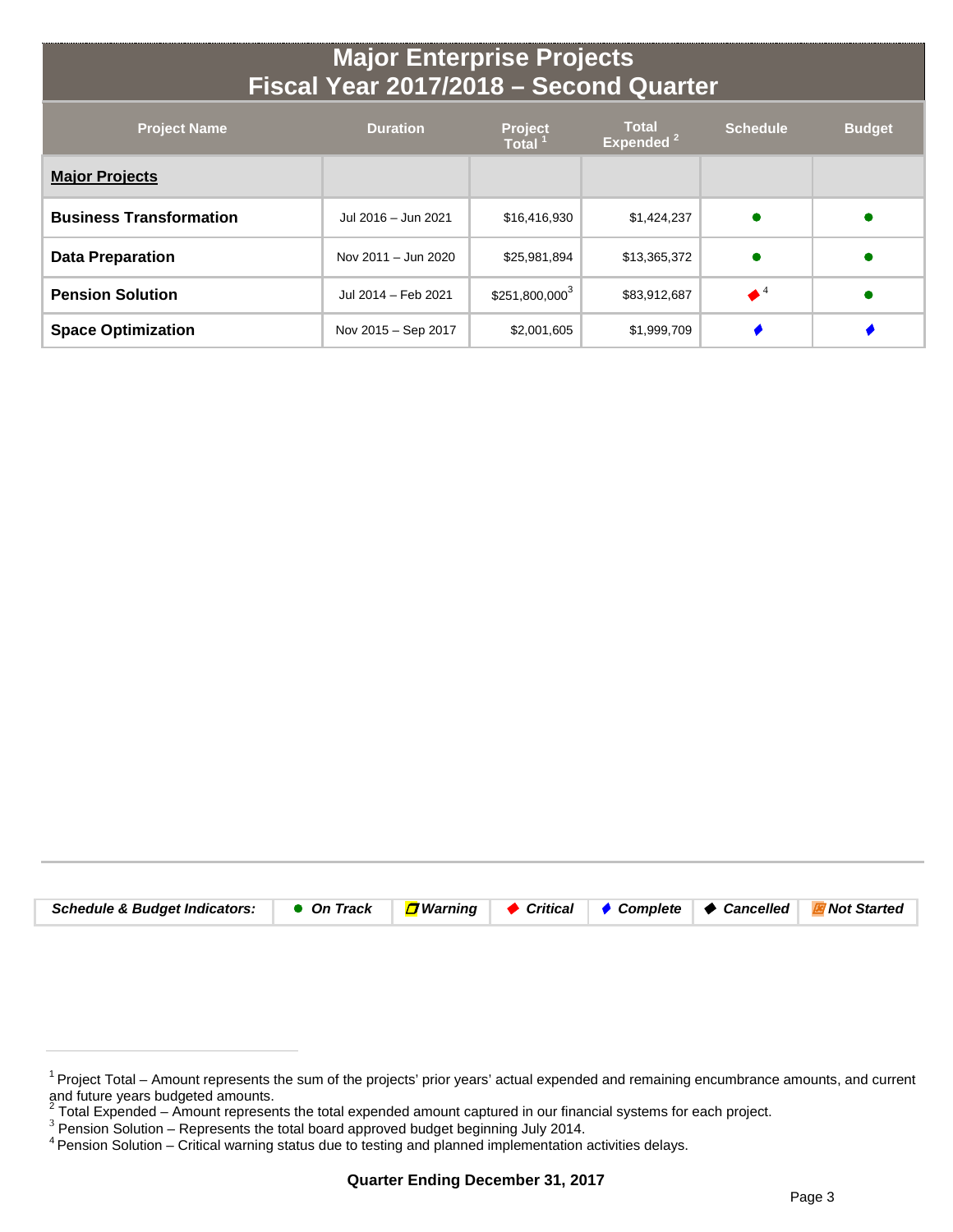### Project Name Purpose Accomplishments/Progress

#### **Business Transformation**

The Business Transformation project will support business areas and prepare our staff to be ready for impacts, changes and benefits from large enterprise modernization efforts.

> **Total Project Budget \$16.4 Million**

> > Expended Remaining

#### **Period Ending December 31, 2017:**

- Collaborated with business areas to complete review of four computerbased training courses.
- Defined new roles, responsibilities and tools for the Change Champion Network who help convey change information to their respective business areas
- Created Business Process Readiness documentation for three Member Account Services business processes.
- On-boarded Employee Readiness consultant.

#### **Planned Deliverables by March 31, 2018:**

- **Develop new training plan for the changes to the Pension Solution project** and rollout schedule
- Create supplemental training activities regarding core base functionality: Case Management, Notes/Events/Alerts, and terminology.
- Finalization and approval of Employer computer-based training modules
- Provide Prosci Change Management certification for key individuals throughout the organization.
- Develop plans for Business Process Readiness documentation for critical Service Retirement and Financial Services business processes.
- Confirm Functional Rollout 1 process impacts with all business areas.
- **Communicate Pension Solution schedule and approach changes.**



#### **Major Fiscal Year 2017/2018 Milestones**



#### **Project Schedule Status Timeline**



**Quarter Ending December 31, 2017**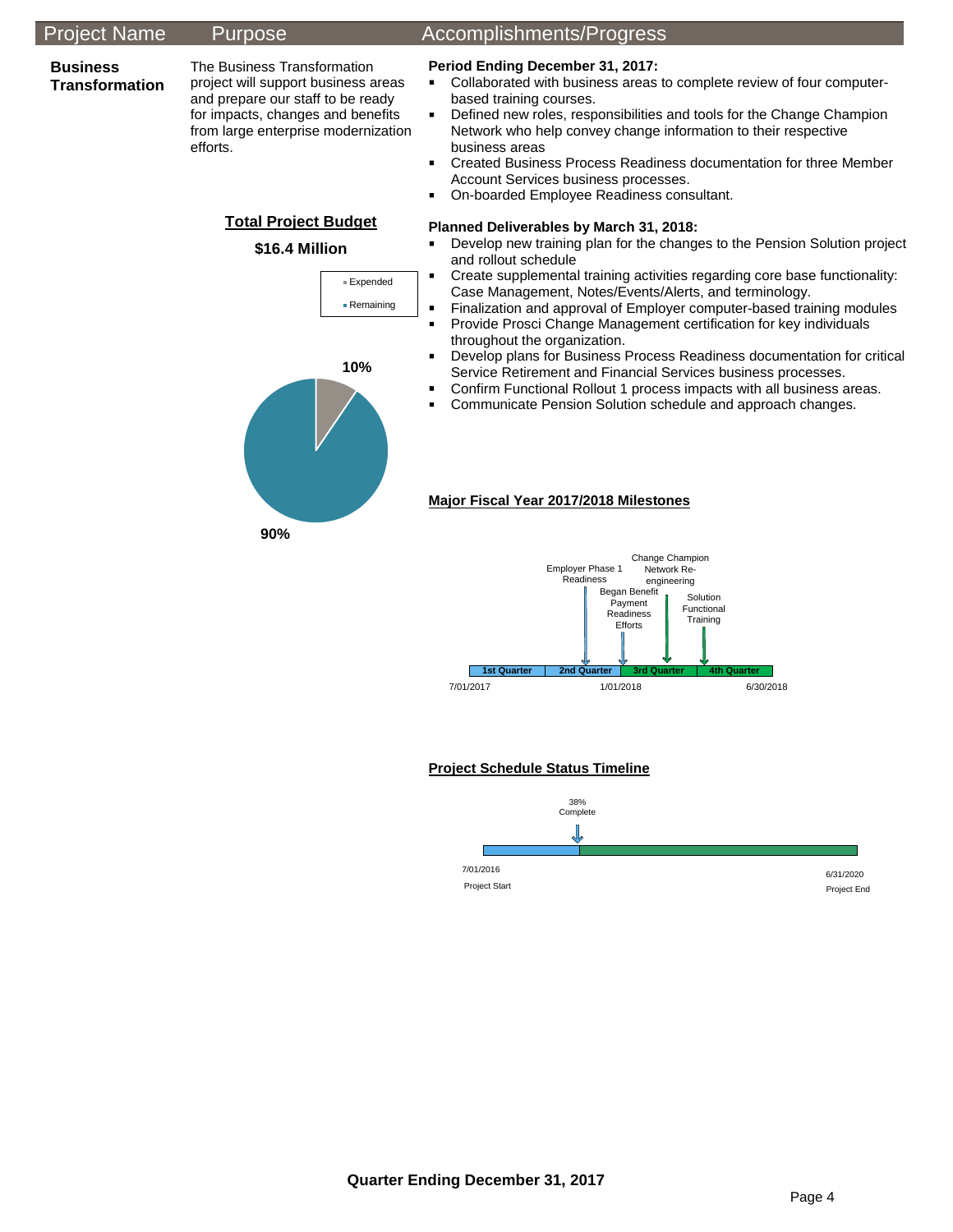| <b>Project Name</b> | <b>Purpose</b>                                                                                                                                                                                                      | Accomplishments/Progress                                                                                                                                                                                                                                                                                                                                                                                                                                                                                                                                                                                                                                                                                                                 |
|---------------------|---------------------------------------------------------------------------------------------------------------------------------------------------------------------------------------------------------------------|------------------------------------------------------------------------------------------------------------------------------------------------------------------------------------------------------------------------------------------------------------------------------------------------------------------------------------------------------------------------------------------------------------------------------------------------------------------------------------------------------------------------------------------------------------------------------------------------------------------------------------------------------------------------------------------------------------------------------------------|
| Data<br>Preparation | The Data Preparation project is in the<br>second phase of data cleansing to<br>include data clean-up and preparation<br>for conversion to a new pension<br>solution.<br><b>Total Project Budget</b><br>\$26 Million | Period Ending December 31, 2017:<br>Completed the first phase of the Archive Flag effort which supports<br>٠<br>adding archive functionality to the START corporate database.<br>Began development of second phase of the Archive Flag effort to support<br>٠<br>additional archive related functionality.<br>Completed the Multiple Subsequent Year Line Adjustments complex data<br>issue.<br>Completed populations 1 and 4 of the Member Lifecycle issue in<br>٠<br>partnership with Technology Services.<br>Began testing for the Reported versus Calculated complex issue.<br>Released Request for Offer (RFO) for additional development and test<br>resources.                                                                    |
|                     | ■ Expended<br>■ Remaining<br>49%<br>51%                                                                                                                                                                             | Planned Deliverables by March 31, 2018:<br>Implement the second phase of the Archive Flag effort.<br>Implement line level fixes for the Reported versus Calculated complex<br>issue.<br>Onboard additional contract development and test resources.<br>$\blacksquare$<br>Major Fiscal Year 2017/2018 Milestones<br>Completed<br>Complete<br>Multiple<br>Archive<br>Subsequent<br>Flag<br>Line<br>Phase 2<br>Adjustments<br>Complete<br>Complete<br>Calculated<br>Termination<br>Completed<br><b>VS</b><br>of Balance<br>Archive Flag<br>Reported<br>Population 4<br>Phase 1<br><b>2nd Quarter</b><br><b>1st Quarter</b><br><b>3rd Quarter</b><br><b>4th Quarter</b><br>6/30/2018<br>1/01/2018<br><b>Project Schedule Status Timeline</b> |
|                     |                                                                                                                                                                                                                     |                                                                                                                                                                                                                                                                                                                                                                                                                                                                                                                                                                                                                                                                                                                                          |

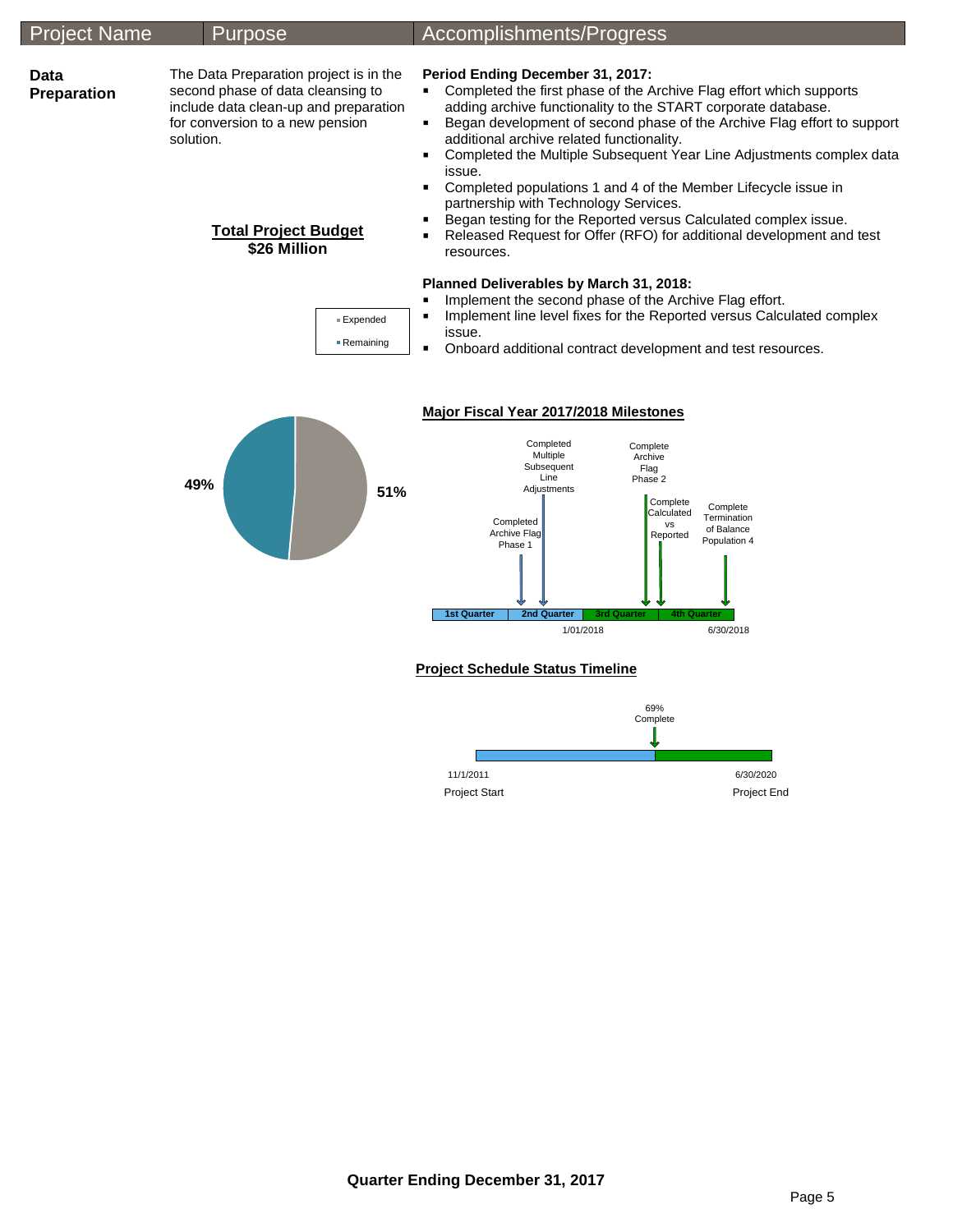### Project Name Purpose Accomplishments/Progress

#### **Pension Solution**

The Pension Solution project will replace our existing pension administration system in order to strengthen automated internal controls and bring consistent and sustainable business processes for member data.

> **Total Project Budget \$251.8 Million**

> > Expended ■ Remaining

### **Period Ending December 31, 2017:**

- **Continued data conversion activities and performed mock conversions.**
- Continued planning for user acceptance test (UAT) activities.
- Continued Contractor Acceptance Testing for Functional Rollout 1.
- Continued Joint Application Development (JAD) sessions for Functional Rollout 2.
- Continued Coding and Unit Testing for Functional Rollout 2.
- Completed Fit/Gap Analysis for Functional Rollout 2.
- **Completed Project Improvement Idea sessions.**

### **Planned Deliverables by March 31, 2018:**

- **Continue data conversion activities and perform mock conversions.**
- Continue planning for user acceptance test (UAT) activities.
- Complete Contractor Acceptance Testing for Functional Rollout 1.
- Continue Joint Application Development (JAD) sessions for Functional Rollout 2.
- **Continue Coding and Unit Testing for Functional Rollout 2.**
- Finalize agreement with CalSTRS and CGI and baseline revised project schedule.



 **Schedule Warning**: Critical status due to delays in Contractor Acceptance Test activities not meeting the schedule baselined completion date and Functional Rollout 1 not meeting the planned baselined implementation date. The schedule is expected to be revised early in 2018 as a result of the Fit/Gap Analysis and Process Improvement Idea activities.

#### **Major Fiscal Year 2017/2018 Milestones**



**Project Schedule Status Timeline<sup>1</sup>**



<sup>1</sup> Pension Solution Status Timeline represents the project period beginning with the fiscal year 14/15 board approved budget. Preimplementation project activities date back to12/1/2010.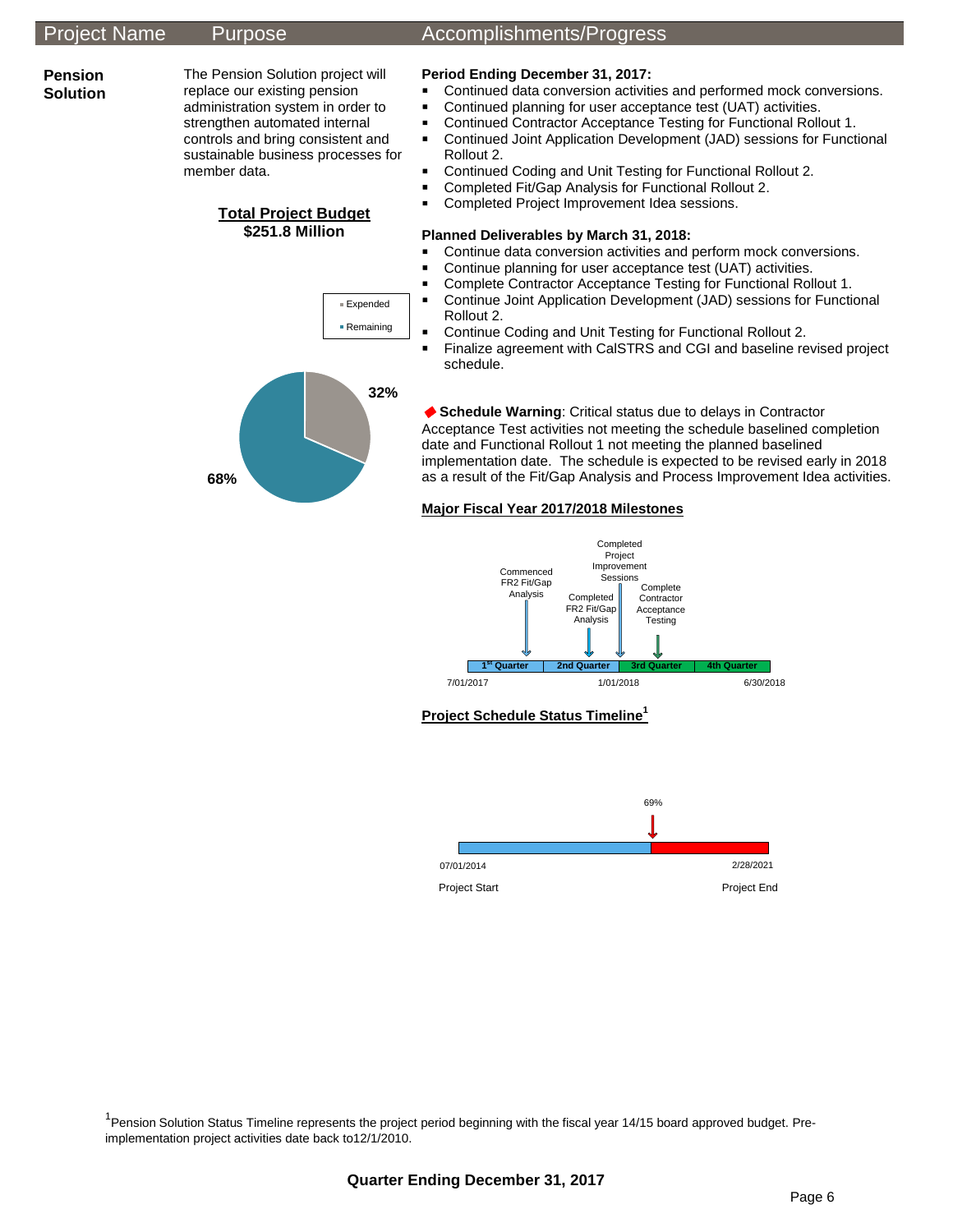## Project Name Purpose Accomplishments/Progress

**Space Optimization** 

optimize workspace throughout the building in order to provide growth for current business needs and the expected short-term growth. The current scope and schedule represents optimization activities on all remaining HQ floors (3, 4, 6, 7, 8, 10, 14, 15 and 16).

The Space Optimization project will

**Project completed within scope, schedule and budget during the first quarter.**

#### **Major Fiscal Year 2017/2018 Milestones**

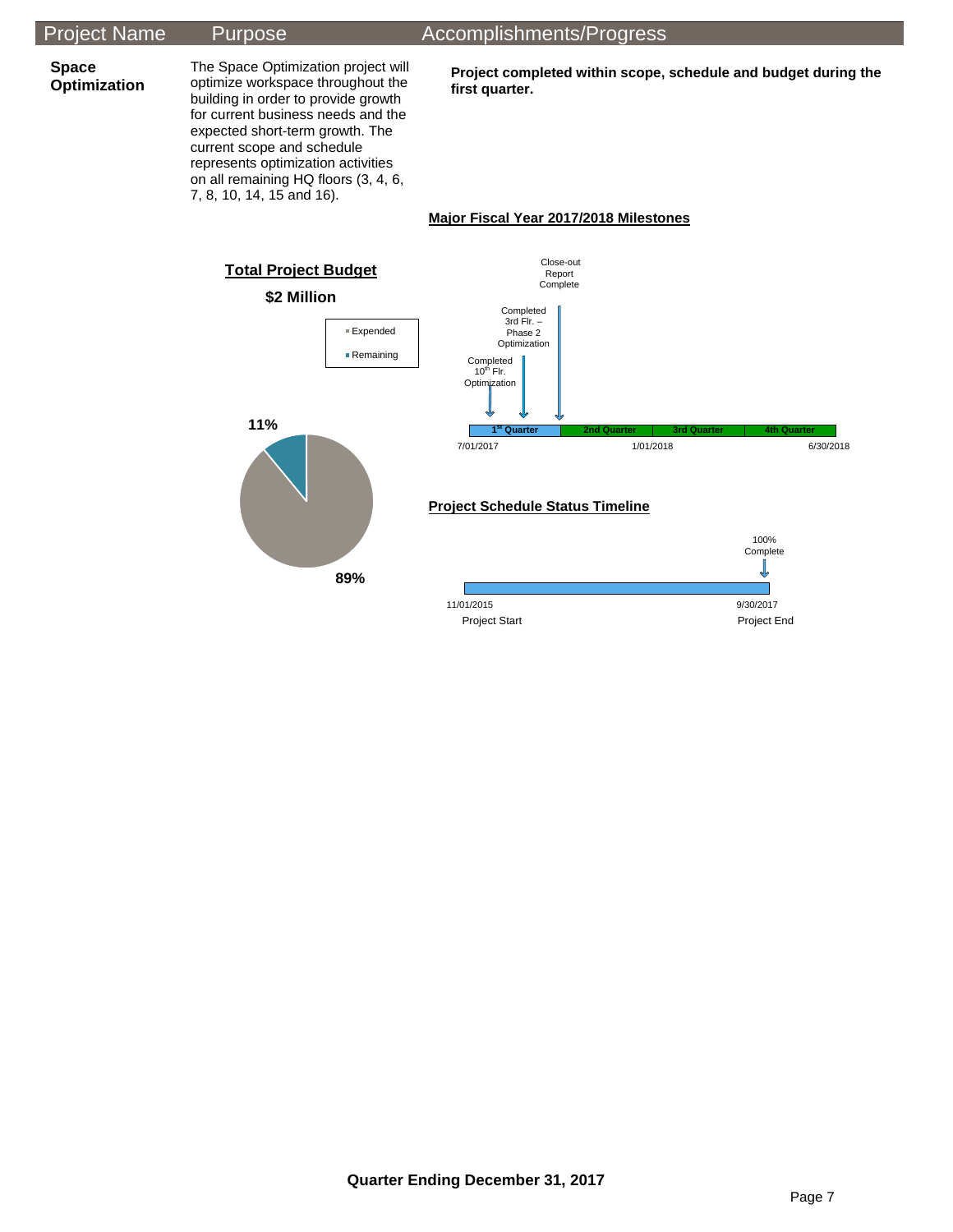# **Other Enterprise Projects- Under \$1 Million Fiscal Year 2017/2018 – Second Quarter**

| <b>Other Projects</b>                                                                                                                                                                                                                                                                                                                                                                                                        | <b>Duration</b>               | Project<br><b>Total</b><br>Budget <sup>1</sup> | <u>Total</u><br>${\sf Expected}^2$ | <b>Schedule</b> | <b>Budget</b> |
|------------------------------------------------------------------------------------------------------------------------------------------------------------------------------------------------------------------------------------------------------------------------------------------------------------------------------------------------------------------------------------------------------------------------------|-------------------------------|------------------------------------------------|------------------------------------|-----------------|---------------|
| <b>AB 1875 Special Needs Trust</b>                                                                                                                                                                                                                                                                                                                                                                                           |                               |                                                |                                    |                 |               |
| The Special Needs Trust project will ensure compliance with AB<br>1875, signed into law effective January 1, 2017, and allows<br>election of a Special Needs Trust as an option or annuity<br>beneficiary. This project is necessary to ensure the development<br>of accurate and consistent business practices to process AB<br>1875 cases.                                                                                 | May 2017 -<br>Sep 2017        | $$0^{\degree}$                                 | \$0                                |                 |               |
| <b>Contact Center Migration Project</b>                                                                                                                                                                                                                                                                                                                                                                                      |                               |                                                |                                    |                 |               |
| The Contact Center Migration project will migrate from the<br>existing Contact Center solution to the new cloud platform with<br>'like for similar' functionality and processes.                                                                                                                                                                                                                                             | Jun 2017 -<br><b>Jul 2018</b> | \$401,428                                      | \$75,717                           |                 |               |
| <b>EIM Initiatives</b>                                                                                                                                                                                                                                                                                                                                                                                                       |                               |                                                |                                    |                 |               |
| The Enterprise Information Management (EIM) Initiatives project<br>will implement three initiatives in order to reach CalSTRS' goals<br>of having safe, secure, and trusted information. The initiatives<br>are: Mitigate information/data related operation and reputation<br>risk details; Contribute to CalSTRS employee productivity<br>through improved information management; and Mature<br>CalSTRS EIM capabilities. | Jan 2017-<br>Dec 2020         | \$732,675                                      | \$141,810                          |                 |               |
| <b>FI\$Cal R17 Changes</b>                                                                                                                                                                                                                                                                                                                                                                                                   |                               |                                                |                                    |                 |               |
| The FI\$Cal R17 Changes project will update file formats and file<br>transfer processes necessary to support the exchange of files<br>associated with the FI\$Cal project. Note: This effort is currently<br>on hold pending the restart of FI\$Cal's testing effort.                                                                                                                                                        | Dec $2016 -$<br>Sep 2018      | \$319,965                                      | \$209,926                          |                 |               |
| <b>GASB 74/75</b>                                                                                                                                                                                                                                                                                                                                                                                                            |                               |                                                |                                    |                 |               |
| The GASB 74/75 project will implement business functionality<br>and processes to comply with new GASB standards that require<br>our employers to book a proportionate share of our OPEB<br>liability (calculated by our external actuary) in their financial<br>statements. Our Medicare Premium Payment Program is<br>considered an OPEB plan and is impacted by these new<br>accounting standards.                         | Jan 2017 -<br>Jan 2018        | \$732,500                                      | \$517,043                          | ď               |               |
| <b>IT Service Management System</b>                                                                                                                                                                                                                                                                                                                                                                                          |                               |                                                |                                    |                 |               |
| The IT Service Management (ITSM) System project will replace<br>the current, unsupported Service Desk system with a modern<br>and hosted ITSM solution.                                                                                                                                                                                                                                                                      | May 2016 -<br>Jan 2018        | \$475,000                                      | \$103,000                          |                 |               |
| <b>IT DR Gap Analysis and Risk Assessment</b>                                                                                                                                                                                                                                                                                                                                                                                |                               |                                                |                                    |                 |               |
| The product of the IT DR Gap Analysis and Risk Assessment<br>project will be a Gap Analysis, Risk Assessment, and a<br>Mitigation Plan for CaISTRS IT Disaster Recovery.                                                                                                                                                                                                                                                     | Nov 2016 -<br>Jan 2018        | \$500,000                                      | \$364,215                          |                 |               |
| <b>LAUSD Systemic Sick Leave Correction</b>                                                                                                                                                                                                                                                                                                                                                                                  |                               |                                                |                                    |                 |               |
| The LAUSD Systemic Sick Leave Correction project will correct<br>the sick leave balances of LAUSD member accounts, as a result<br>of a systemic audit finding, and will ensure that the accurate<br>payment of benefits is documented in the members' account.                                                                                                                                                               | Aug 2017 -<br>Jun 2018        | $$0^{\degree}$                                 | \$0                                |                 |               |
|                                                                                                                                                                                                                                                                                                                                                                                                                              |                               |                                                |                                    |                 |               |

| Schedule & Budget Indicators: $\bullet$ On Track $\Box$ Warning $\bullet$ Critical $\bullet$ Complete $\bullet$ Cancelled $\Box$ Not Started |  |  |  |  |  |  |
|----------------------------------------------------------------------------------------------------------------------------------------------|--|--|--|--|--|--|
|----------------------------------------------------------------------------------------------------------------------------------------------|--|--|--|--|--|--|

\* Projects utilize internal resources and operational program budgets.<br><sup>1</sup> Project Total Budget– Amount represents the sum of the projects' prior years' actual expended and remaining encumbrance amounts, and<br>current and fu

 $3$  Total Expended – Amount represents the total expended amount captured in our financial systems for each project.<br>  $3$  GASB 74/75 – Warning due to delay of system implementation to early February.<br>
<sup>4</sup> IT Service Manag approval of a revised schedule in January 2018.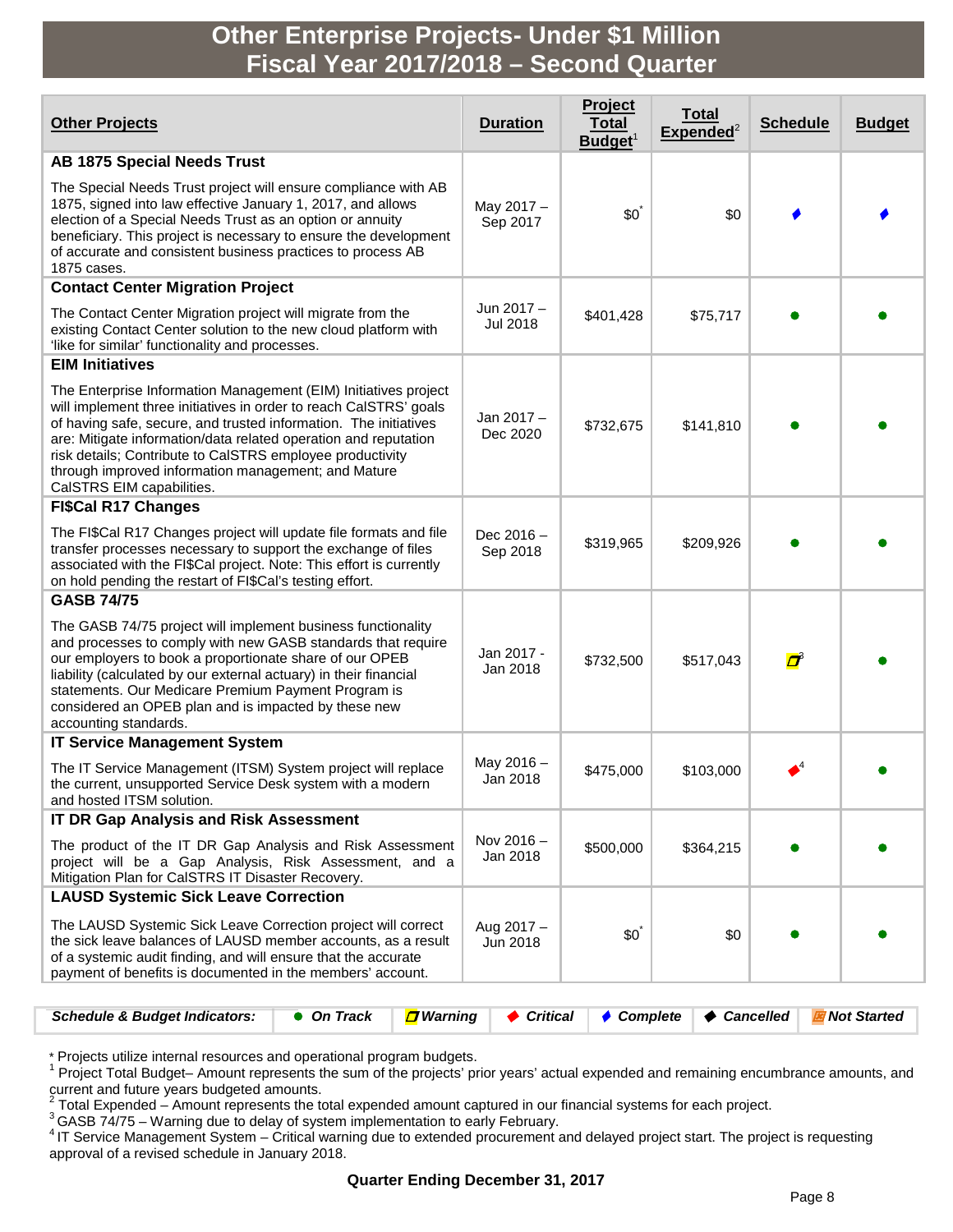# **Appendix A Technology Project Appropriations Report Fiscal Year 2017/2018 – Second Quarter**

The Technology Project Appropriations Report provides information on the budgetary status of current technology appropriations and reappropriations. For Fiscal Year 2017/2018, the current technology appropriations and reappropriations available for encumbrance and expenditure include:

- Fiscal Year 2017-18 Technology Appropriation
- Three Technology Appropriations/Reappropriations from Fiscal Years 2014-15, 2015-16 and 2016-17
- Four Pension Solution Appropriations

| FY 2017-18 Technology Project Appropriation |                                          |            |    |           |                 |           |  |  |
|---------------------------------------------|------------------------------------------|------------|----|-----------|-----------------|-----------|--|--|
| <b>Project/Project Support Activity</b>     | <i><b>*Consumed</b></i><br><b>Budget</b> |            |    |           | <b>Expended</b> |           |  |  |
| Remaining Available Budget                  | \$                                       | 5,238,837  | \$ |           | \$              |           |  |  |
| <b>EIM Initiatives</b>                      |                                          | 210,519    | \$ | 92,357    | \$              | 92,357    |  |  |
| <b>EPIC Funded Backfill</b>                 |                                          | 100,000    | \$ |           | \$              |           |  |  |
| Data Preparation                            | \$                                       | 2,164,499  | \$ | 765,045   | \$              | 765,038   |  |  |
| Space Optimization                          | \$                                       | 92,997     | \$ | 92,997    | \$              | 92,997    |  |  |
| Multimodal Comm Upgrade                     | \$                                       | 33,589     | \$ | 16,895    | \$              | 16,985    |  |  |
| <b>Business Transformation</b>              | \$                                       | 4,184,501  | \$ | 152,907   | \$              | 135       |  |  |
| <b>Pension Solution</b>                     | \$                                       | 2,355,078  | \$ | 2,355,078 | \$              | 588,770   |  |  |
| Pension Solution Staff Augmentation         |                                          | 4,119,980  | \$ | 527,031   | \$              | 527,031   |  |  |
|                                             | \$                                       | 18,500,000 | \$ | 4,002,311 | Ś               | 2,083,313 |  |  |

| FY 2016-17 Technology Project Appropriation |               |            |    |                   |    |                 |  |  |
|---------------------------------------------|---------------|------------|----|-------------------|----|-----------------|--|--|
| <b>Project/Project Support Activity</b>     | <b>Budget</b> |            |    | <i>*</i> Consumed |    | <b>Expended</b> |  |  |
| Remaining Available Budget                  | \$            | 7,250,551  | \$ |                   | \$ |                 |  |  |
| EIM Initiative                              | \$            | 56,012     | \$ | 49,462            | \$ | 49,462          |  |  |
| <b>BusinessRenew Program Support</b>        | \$            | 8,010      | Ş  | 8,010             | Ş  | 8,010           |  |  |
| Data Preparation                            | \$            | 1,462,091  | \$ | 1,462,193         | Ş  | 1,462,091       |  |  |
| Independent Project Oversight               | Ś.            | 743,292    | \$ | 459,756           | S  | 459,756         |  |  |
| Space Optimization                          | \$            | 109,705    | \$ | 107,809           | Ş  | 107,809         |  |  |
| <b>Business Transformation</b>              | \$            | 2,754,105  | \$ | 1,968,285         | \$ | 1,802,205       |  |  |
| IT DR Gap Analysis and Risk Assessment      | \$            | 500,000    | \$ | 364,215           | \$ | 364,215         |  |  |
| Pension Solution Project                    | Ś             | 4,377,352  | \$ | 4,377,352         | \$ | 4,377,352       |  |  |
| Pension Solution Staff Augmentation         |               | 1,238,883  | Ş  | 1,236,854         | S  | 1,237,262       |  |  |
| <b>Grand Total</b>                          | \$            | 18,500,000 | \$ | 10,033,935        | \$ | 9,868,161       |  |  |

<sup>\*</sup> Consumed represents the portion of the budgeted amount committed in a contract or purchase order and any funds expended for salaries and benefits while the expended amount includes the salaries and benefits and any portion of the contract or purchase order that has been paid out.